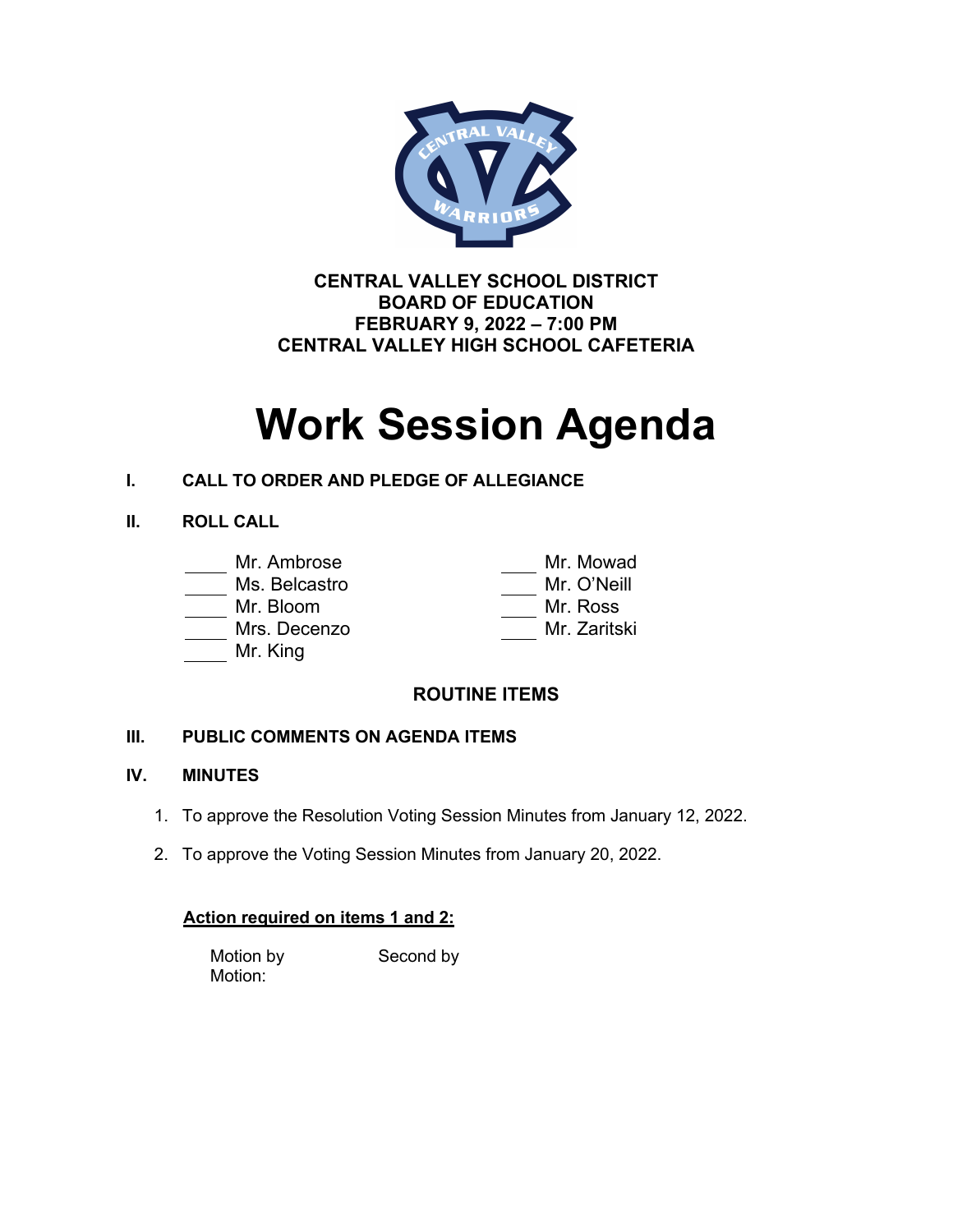### **TREASURER'S REPORT – Mr. King, Treasurer**

#### **BUSINESS ITEMS**

- 1. The following bills and reports are submitted for approval:
	- A. PAY BILLS --
	- 1. Confirm the January 2022 General Fund Payments in the amount of \$1,296,092.70.
	- 2. Confirm the January 2022 Cafeteria Fund Payments in the amount of \$64,583.31.
	- B. REPORT --
	- 1. To approve the January 2022 Berkheimer Report.

#### **Action required on item 1:**

Motion by Second by Motion:

# **AGENDA ITEMS**

#### **A. BOARD/POLICY ITEMS – Ms. Belcastro, Chairperson**

- 1. To approve the 2022-2023 Central Valley School District Calendar.
- 2. To approve the nomination of and as representative to the Beaver Valley Intermediate Unit Board serving for a term of three (3) years beginning July 1, 2022.
- 3. To approve Resolution No. 2022-03 for the proposes additions and renovations to the Center Grange Primary School.

#### **Action required on items 1- 3:**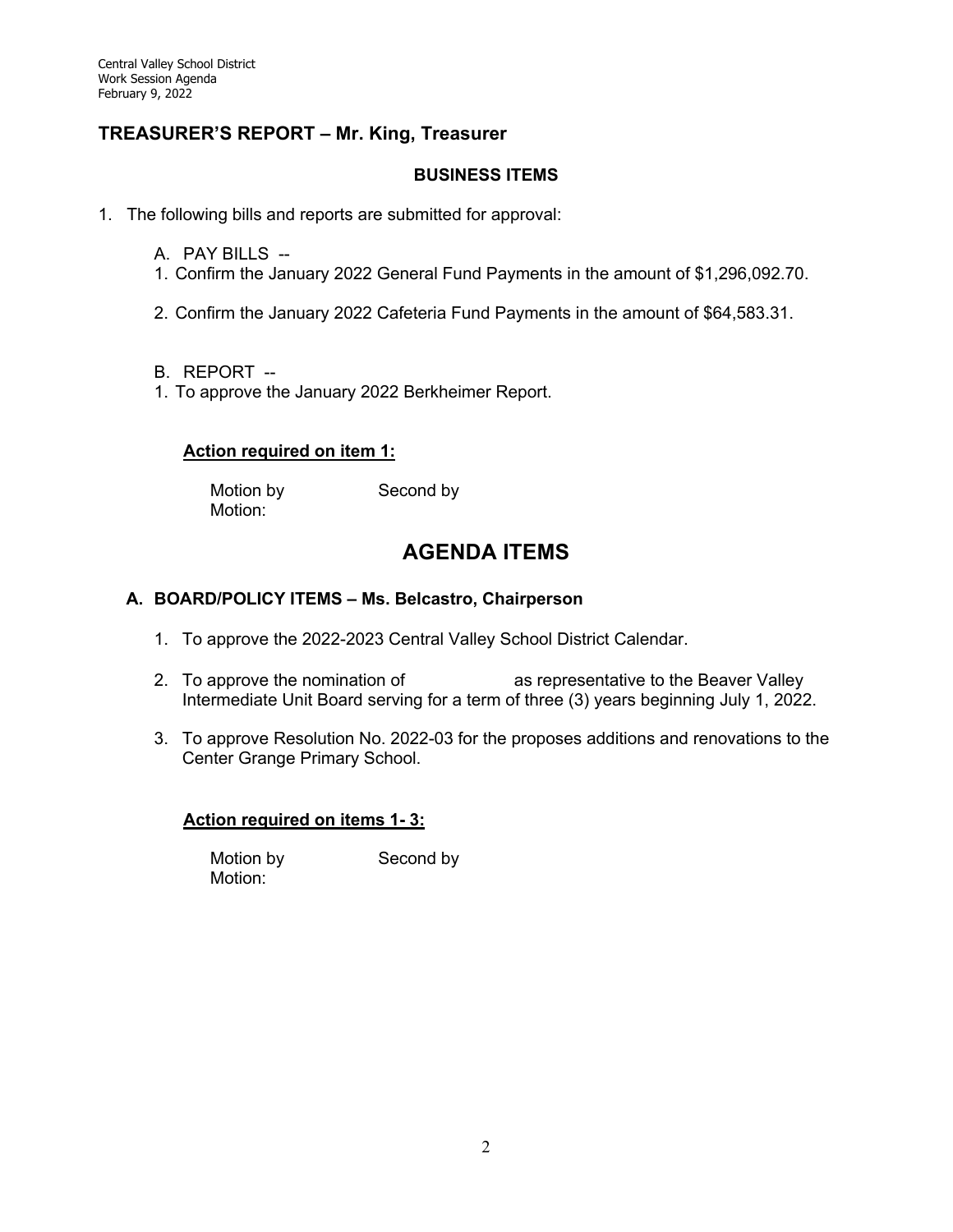Central Valley School District Work Session Agenda February 9, 2022

# **B. NEGOTIATION ITEMS – Mr. O'Neill, Chairperson**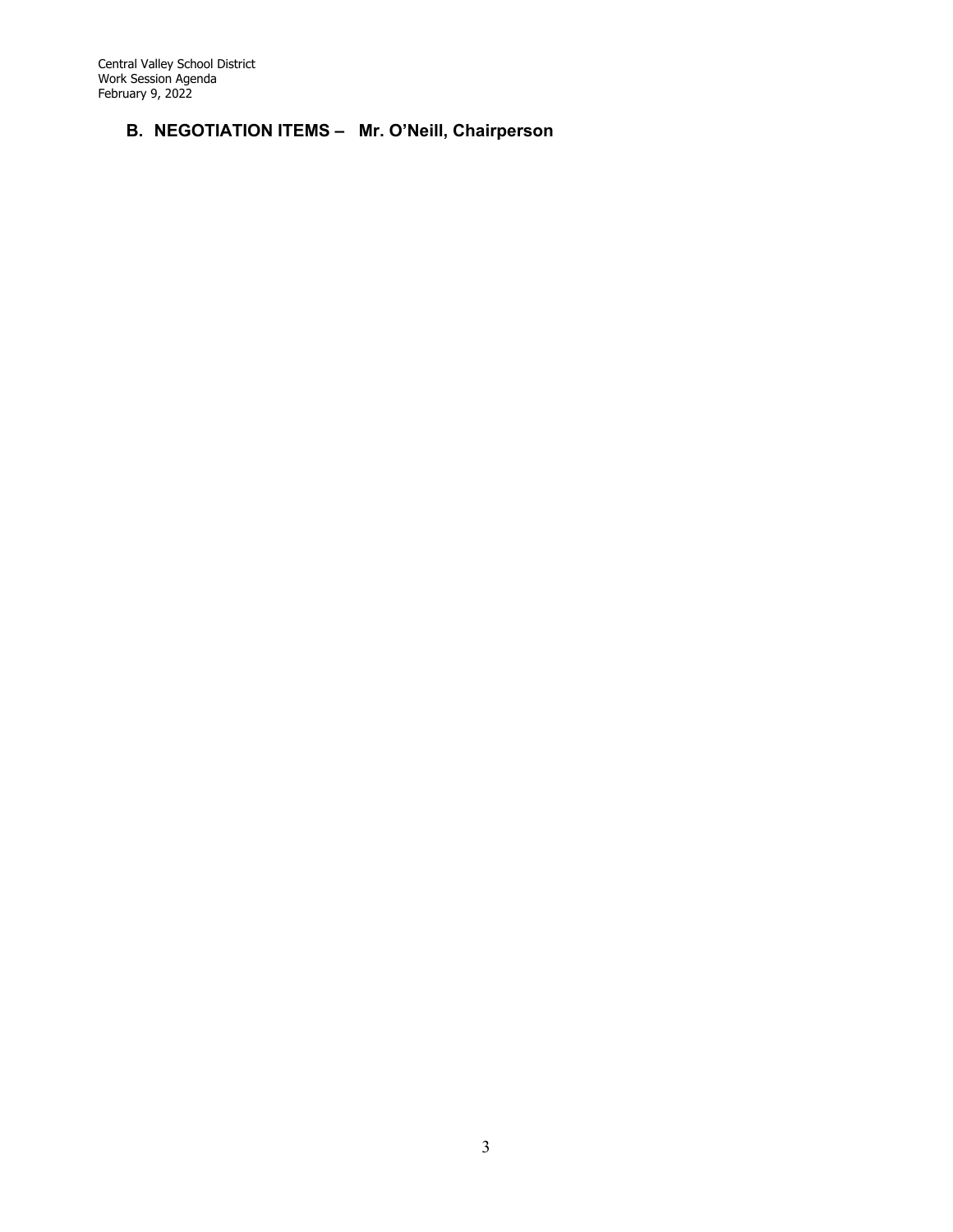# **C. EDUCATION ITEMS – Mr. Ross, Chairperson**

1. To approve/confirm the released time/staff development requests:

| <b>Conference – Location</b>                               | <b>Individual</b>       | Date                        |
|------------------------------------------------------------|-------------------------|-----------------------------|
| <b>AFAA Personal Fitness Trainer</b><br>Certification      | Joanne Chirico          | 14 Streaming Video Lectures |
| Consortium Mtg., BVIU                                      | Sienna Brock            | 2/1/2022                    |
| PMEA Region Winter Professional<br>Day, Grove City College | <b>Emily Dingfelder</b> | 2/21/2022                   |
| Integrating Micro & Macro Skills                           | Jennifer Unger          | 2/22 & 4/5/2022             |

## **Action required on item 1:**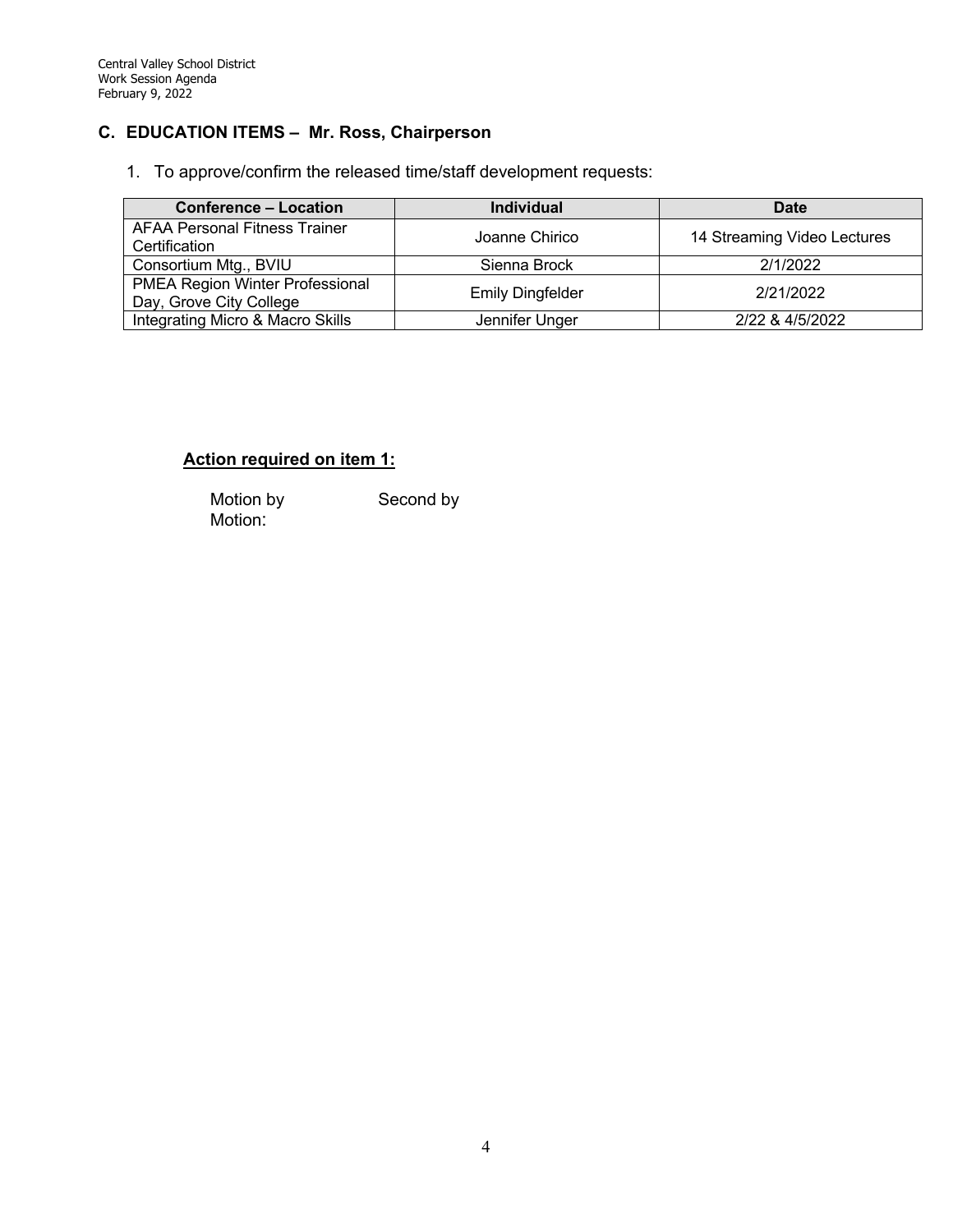Central Valley School District Work Session Agenda February 9, 2022

# **D. TECHNOLOGY – Mr. Mowad, Chairperson**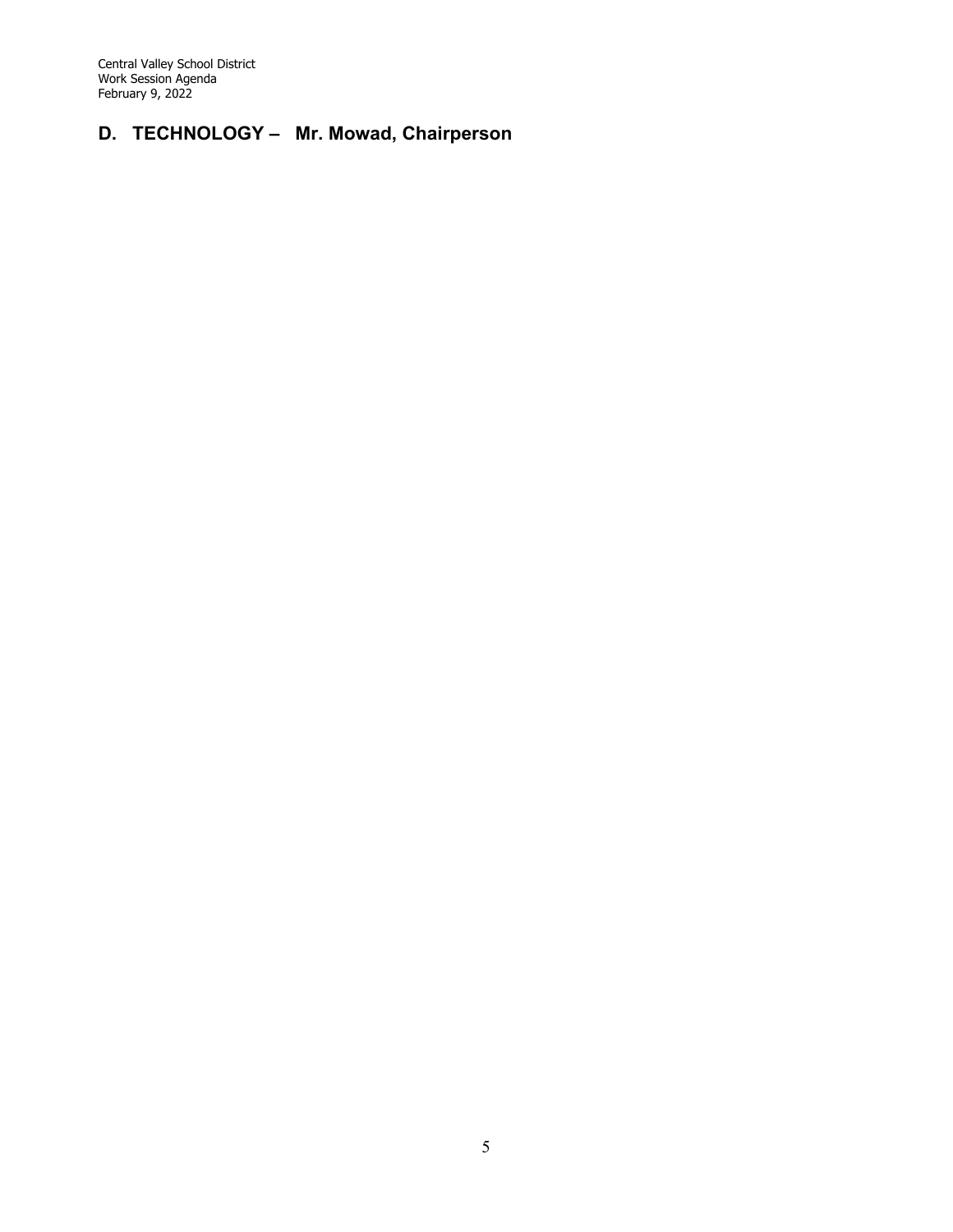# **E. ATHLETICS – Mr. King, Chairperson**

1. To approve the following Spring Coaching Positions and stipends pending receipt, review, and acceptance of all clearances:

| <b>Baseball</b>                 |                                |            |
|---------------------------------|--------------------------------|------------|
| <b>Bruce Herstine</b>           | <b>Head Coach</b>              | \$4,371.00 |
| <b>Brian Hulme</b>              | <b>Assistant Varsity</b>       | \$2,250.00 |
| Mark Logan                      | <b>Assistant Varsity</b>       | \$1,420.00 |
| <b>Richard "Dick" Winters</b>   | <b>Assistant Varsity</b>       | \$1,350.00 |
| Ryan Hulme                      | <b>Volunteer Assistant</b>     | \$0        |
| <b>JC Branthoover</b>           | <b>Volunteer Assistant</b>     | \$0        |
| Andy White                      | <b>Volunteer Assistant</b>     | \$0        |
| <b>Scott Patton</b>             | <b>JV Head Coach</b>           | \$1,100.00 |
| <b>Troy Miller</b>              | <b>Assistant JV Coach</b>      | \$900.00   |
| <b>Brian Dibiagio</b>           | <b>Volunteer Assistant</b>     | \$0        |
| <b>Chris Bakertges</b>          | <b>Volunteer Assistant</b>     | \$0        |
| <b>Brendan McKeel</b>           | Head JR High Coach             | \$1,000.00 |
| <b>Scylar Refice</b>            | <b>Assistant JR High Coach</b> | \$900.00   |
| <b>Softball</b>                 |                                |            |
| <b>Shannon Sullivan</b>         | <b>Head Coach</b>              | \$4,000.00 |
| <b>Daniell Droz</b>             | <b>Assistant Coach</b>         | \$1,300.00 |
| Erin Kenavey                    | <b>Assistant Coach</b>         | \$1,300.00 |
| TBA                             | <b>Volunteer Assistant</b>     | \$0        |
| <b>TBA</b>                      | <b>Volunteer Assistant</b>     | \$0        |
| Mark Aikens                     | <b>Head MS Coach</b>           | \$900.00   |
| <b>Bradley Hulme</b>            | <b>Assistant MS Coach</b>      | \$700.00   |
| Mark Kalinoski                  | <b>Volunteer Assistant</b>     | \$0        |
| <u>Boys' Tennis</u>             |                                |            |
| <b>Tim Casey</b>                | <b>Head Coach</b>              | \$2,950.00 |
| Roxanne Delon                   | <b>Assistant Varsity</b>       | \$1,417.00 |
| Duane Hardek                    | <b>Volunteer Assistant</b>     | \$0        |
| <b>Middle School Volleyball</b> |                                |            |
| <b>Candace Glumac</b>           | <b>Head Coach</b>              | \$1,030.00 |
| Kari Diehl                      | <b>Assistant Coach</b>         | \$515.00   |
| Michael Glumac                  | <b>Volunteer Assistant</b>     | \$0        |
| <b>Track &amp; Field</b>        |                                |            |
| <b>Bill King</b>                | <b>Head Coach</b>              | \$4,918.00 |
| Mark Lyons                      | <b>Assistant Varsity</b>       | \$1,989.00 |
| Dave Drake                      | <b>Assistant Varsity</b>       | \$1,989.00 |
| <b>Adam Cosnek</b>              | <b>Assistant Varsity</b>       | \$1,432.00 |
| Larry DeVincentis               | <b>Assistant Varsity</b>       | \$1,273.00 |
| John Super                      | <b>Assistant Varsity</b>       | \$1,236.00 |
| Drew Bollman                    | <b>Volunteer Assistant</b>     | \$0        |
| Eugene St. Clair                | <b>Volunteer Assistant</b>     | \$0        |
| Joe Smith                       | <b>Volunteer Assistant</b>     | \$0        |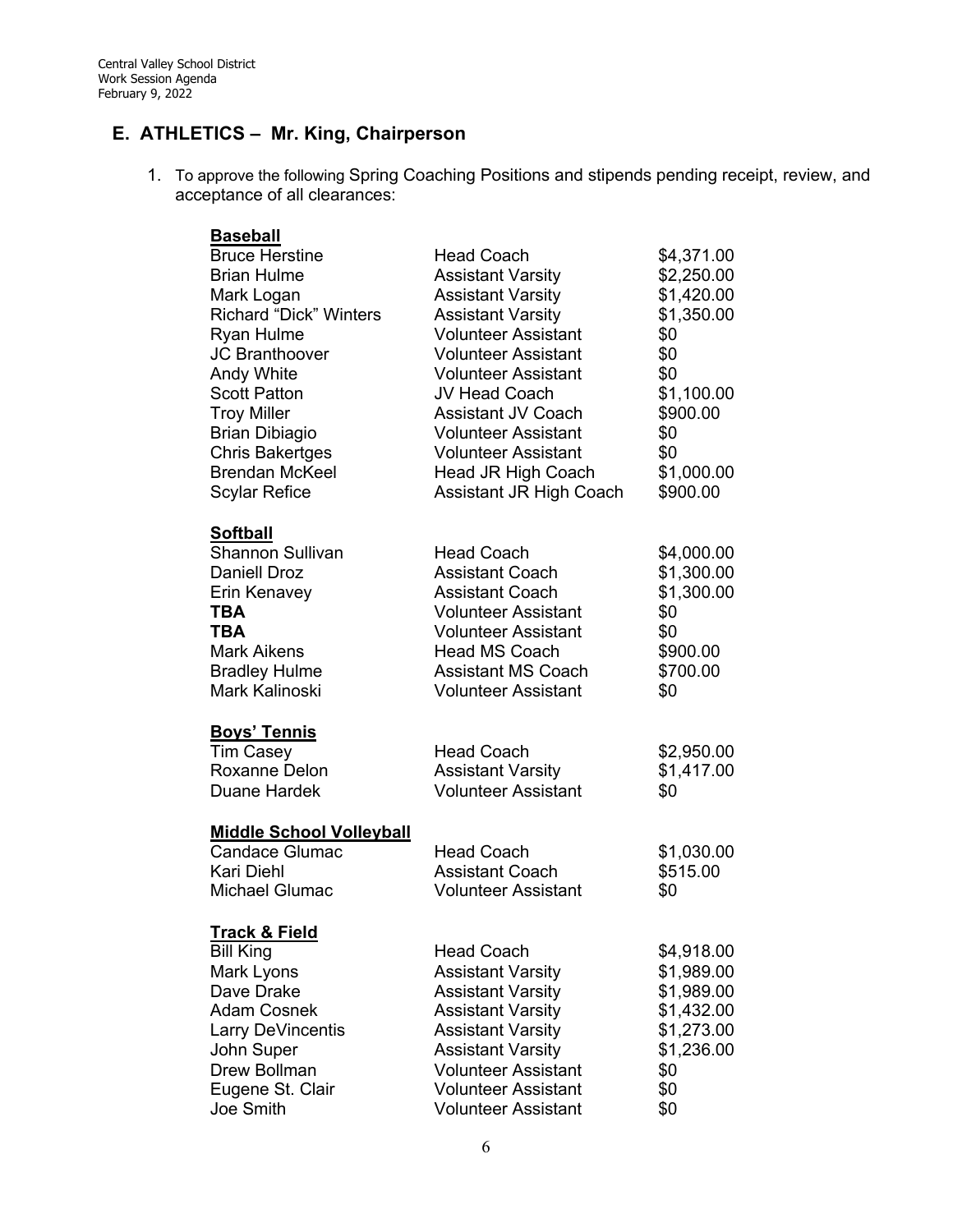| Lindsay Perko                           | <b>Volunteer Assistant</b> | \$0        |
|-----------------------------------------|----------------------------|------------|
| <b>Candace Eichenlaub</b>               | <b>Head MS Coach</b>       | \$1,273.00 |
| Lydia Holley                            | <b>Assistant MS Coach</b>  | \$800.00   |
| <b>Andrew Parshall</b>                  | <b>Assistant MS Coach</b>  | \$670.00   |
| TBD                                     | <b>Assistant MS Coach</b>  | \$670.00   |
| <b>MS Swimming</b><br><b>Mark Elder</b> | <b>Head Coach</b>          | \$984.00   |

Jamie Economous Assistant Coach Volunteer \$0

- 2. To give final approval for the Varsity Baseball Team to attend spring training at Coco Beach, Florida from March 16 – March 21, 2022.
- 3. To give final approval for the Varsity Softball Team to attend spring training at Pigeon Forge, Tennessee from March 24 – March 27, 2022.

#### **Action required on items 1-3:**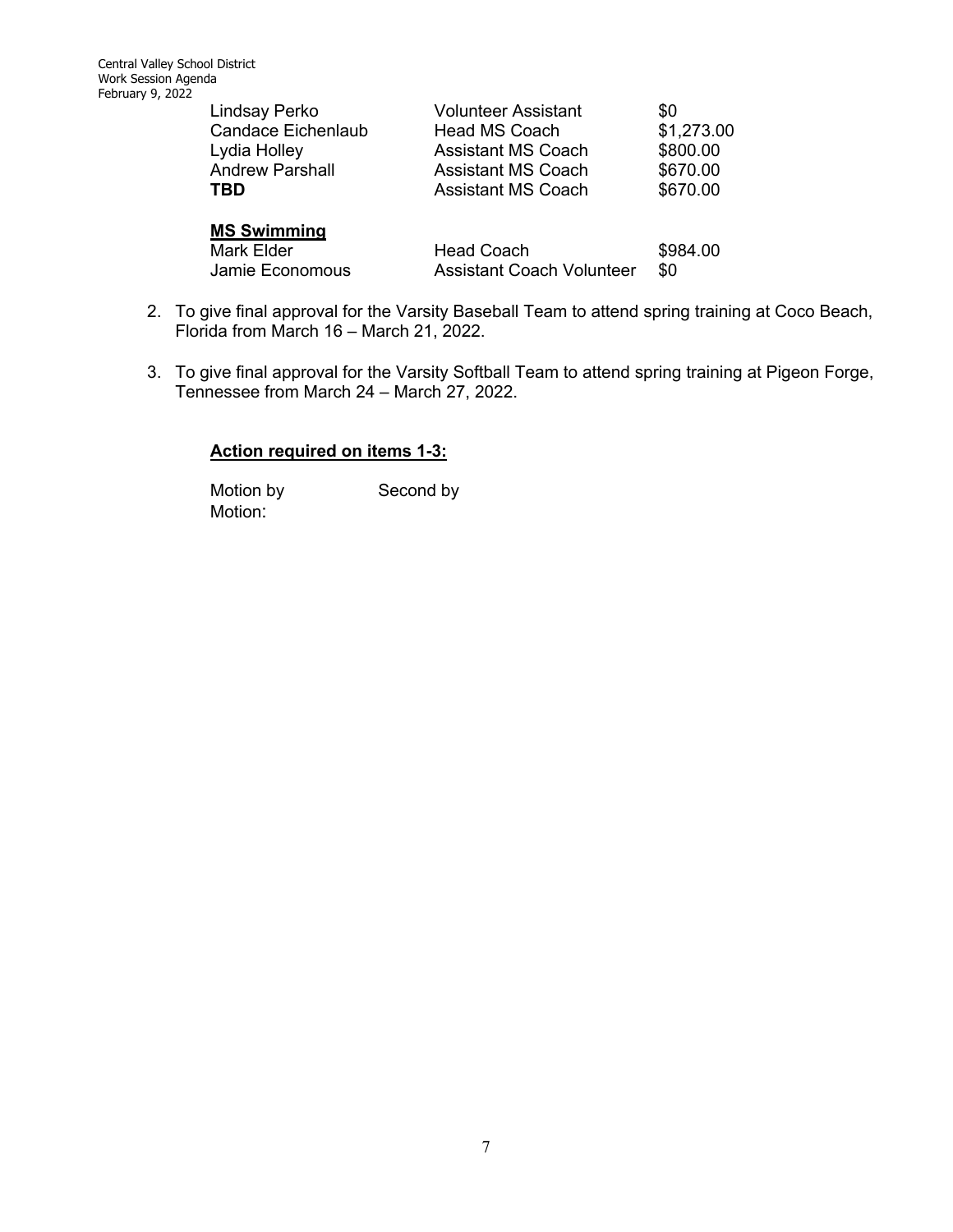# **FYI – Field Trips**

| <b>Destination</b>                               | Group                        | <b>Date</b> |
|--------------------------------------------------|------------------------------|-------------|
| Washington & Jefferson College                   | <b>HS German II Students</b> | 3/2/2022    |
| Greenville High School, Greenville,<br><b>PA</b> | <b>HS/MS District Band</b>   | 3/29/2022   |
| <b>BVIU</b>                                      | Grade 5 Book Club            | 5/28/2022   |
| Heinz History Center                             | Grade 3                      | 6/1/2022    |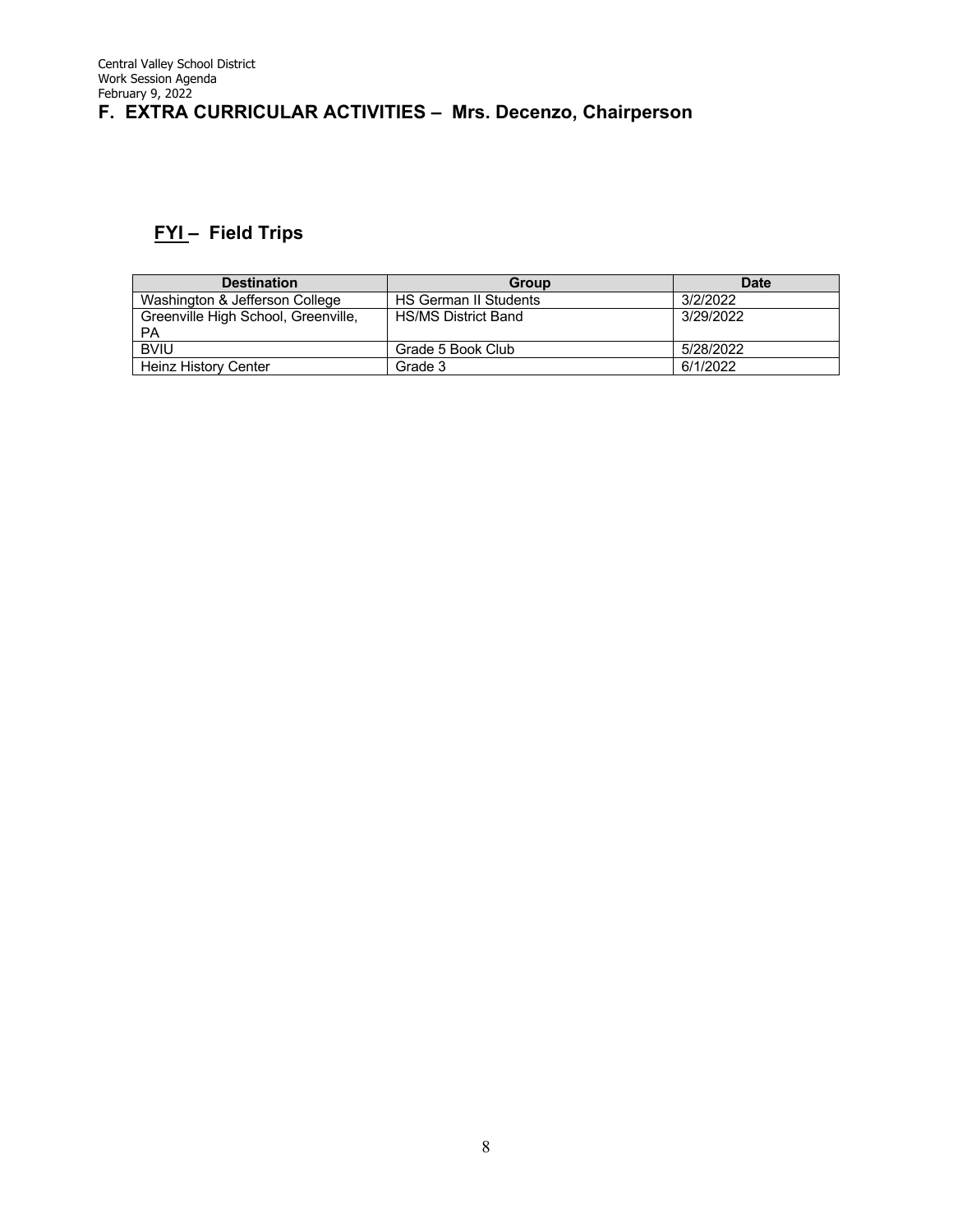# **G. BUILDINGS AND GROUNDS – Mr. Zaritski, Chairperson**

1. To approve/confirm the following Building Usage requests pending final approval from the Superintendent regarding the review of the Organizations Health and Safety Plan as well as Liability Waiver sign off.

| <b>Building</b>                       | Organization             | <b>Date</b> | <b>Purpose</b>                         |
|---------------------------------------|--------------------------|-------------|----------------------------------------|
| HS Gymnasium &<br><b>Batting Cage</b> | <b>CV Youth Baseball</b> | 3/6/2022    | Evaluation of players                  |
| <b>TL Cafeteria</b>                   | <b>PTA</b>               | 4/6/2022    | <b>Anderson Candy</b><br>Pick-Up       |
| <b>TL Cafeteria</b>                   | <b>PTA</b>               | 4/27/2022   | <b>Chestnut Hill Candle</b><br>Pick-Up |

## **Action required on item 1:**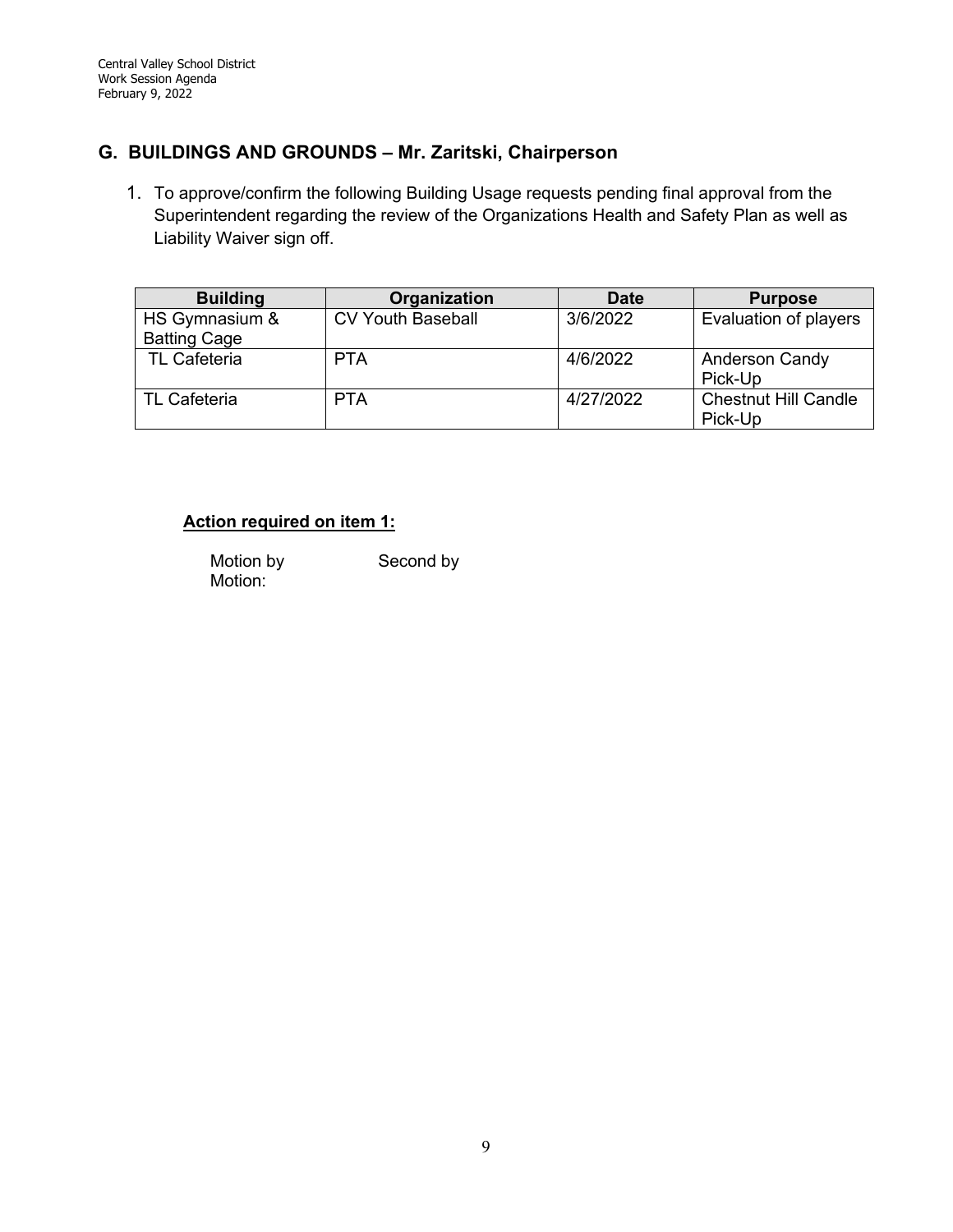# **H. PERSONNEL ITEMS – Mr. Bloom, Chairperson**

- 1. To approve additions to the 2021-2022 Substitute List pending receipt, review, and acceptance of all clearances.
- 2. To approve a FMLA request for a high school teacher from March 17, 2022 through June 3, 2022.

#### **Action required on items 1-2:**